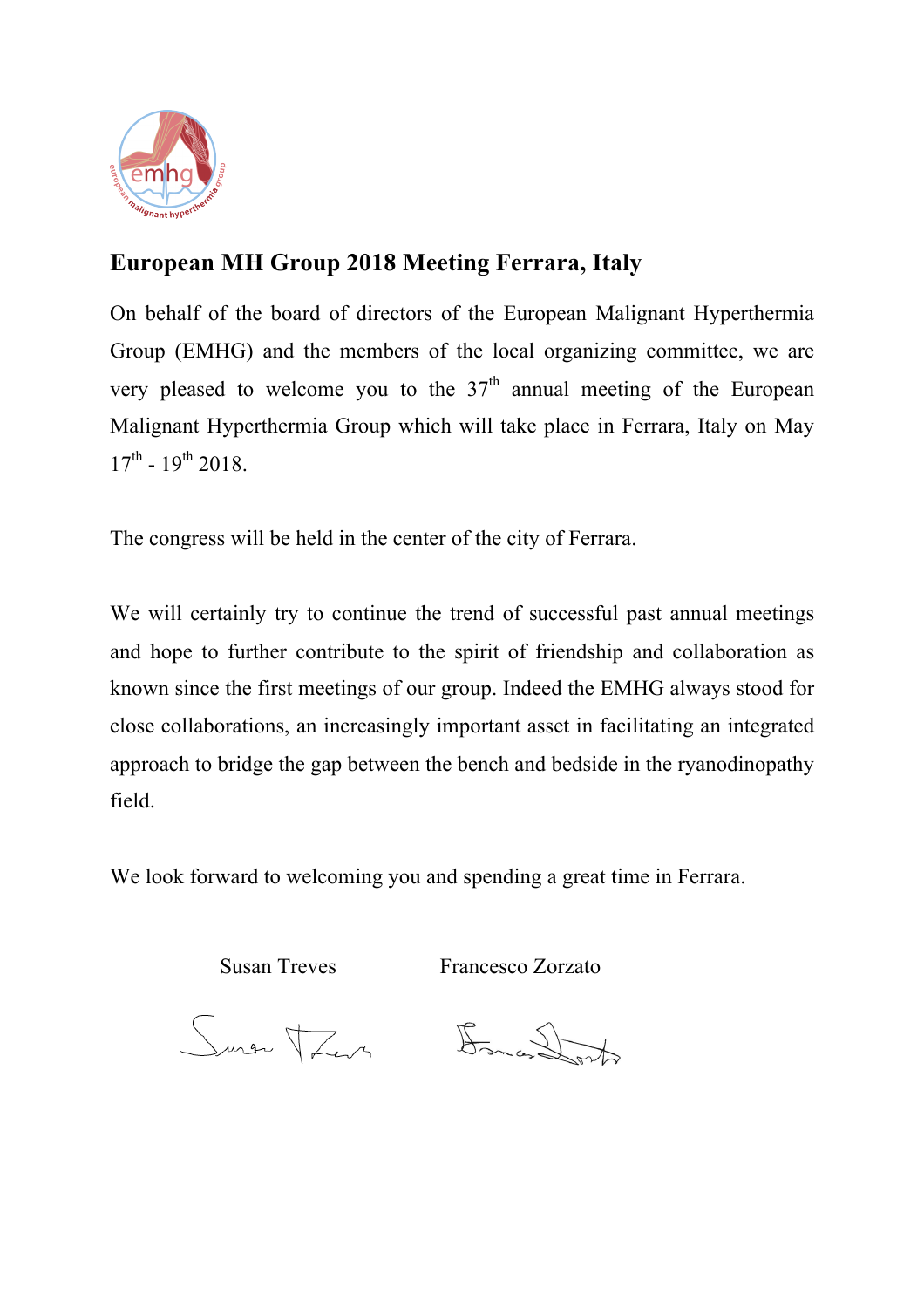## **SCIENTIFIC PROGRAM**

### **European MH Group 2018 Meeting Ferrara, Italy**

#### **Date: 17-19 May 2018**

**Venue:** Palazzo Roverella, Corso Giovecca 47, 44121 Ferrara, Italy

# **Thursday, May 17th 2018 Conference Room Hotel Europa**

- **15:00-18:00** Malignant Hyperthermia Group Executive Committee Meeting.
- **15:30-18:00** For other interested participants, visit to the Castle Cavallini Sgarbi exhibit or Jewish museum.
- **18:00-19:15** Genetics workshop, Conference Room Hotel Europa
- **19:00-20:00** Welcome reception and meeting registration at the Hotel Europa
- **20:00-22:00** Dinner for all participants

# **Friday, May18th 2018 Palazzo Roverella Meeting Room**

- **8:00-8:30** Later registration at Palazzo Roverella
- **8:30- 8:35** Welcome / Introduction
- **8:40- 9:10 Guest Speaker**: Prof. Andrew R. Marks, Chairman Department of Physiology, Center for Molecular Cardiology, Columbia University, New York, N.Y, U.S.A**. What the high resolution structure reveals about RyR1 regulation**
- **9:10- 10:30 Scientific session 1: Clinical issues and case reports** (Chaired by Dr. Sheila Riazi and Prof. Philip Hopkins).
- 9:10- 9:30 Essam (Ali) Aboelsaod (Leeds, U.K.): Ambiguous anaesthetic history and the susceptibility to malignant hyperthermia.
- 9:30- 9:50 Anne- Frederique Dalmas (Lille, France): Masseter muscle spasm in a cesarean section.
- 9:50- 10:10 Martina Klincova (Ostrava, Czech Republic): Malignant Hyperthermia in the Czech Republic – our practice end experience.
- 10:10- 10:30 Claudia Piccinini (Varese, Italy): A case of Malignant Hyperthermia in a patient with Tourette syndrome.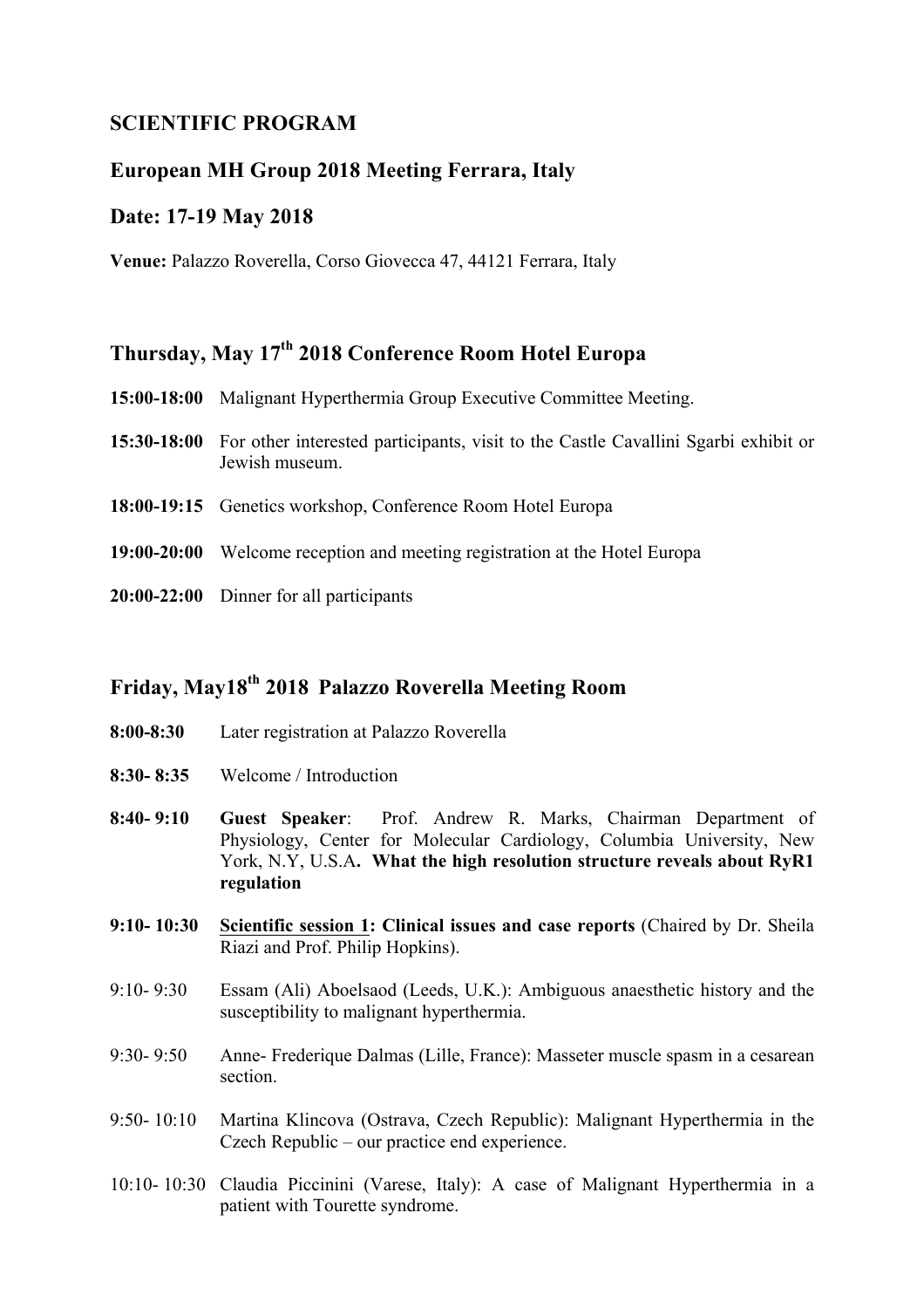- **10:30- 11:00 Coffee break**
- **11:00- 12:30 Scientific session 2**: **Variants in genes encoding components of the excitation-contraction coupling macromolecular complex (ECC-MC) and neuromuscular disorders (**Chaired by Prof. Vincenzo Sorrentino and Dr. Erik-Jan Kamsteeg)
- 11:00- 11:20 Violeta Glauber (Tel Aviv, Israel): Molecular analysis of patients with Malignant Hyperthermia.
- 11:20- 11:40 Catherine Daly (Leeds, U.K.): A new old method for confirming whole exome NGS findings.
- 11:40- 12:00 Carlos Ibarra (Toronto, Canada): Survey on associated symptoms and morbidities in carriers of *RYR1* genetic variants.
- 12:00- 12:20 Kathryn Stowell (Palmerston, New Zealand): The EMHG *RYR1* variant list
- 12:20- 12:40 Asensio Gonzalez (Basel, Switzerland): Filtering exome variants with phenotype segregation and muscle expression in an MHS family
- **12:40- 14:00 Lunch break Palazzo Roverella**
- **14:00- 14:30 Guest speaker**: Prof. C. Reggiani Department of Biomedical Sciences, University of Padova, Italy. **Do mitochondria contribute to Malignant Hyperthermia (MH) crisis? A study of murine models.**
- **14:30- 16:00 Scientific session 3**: **Phenotypic consequences of mutations in** *RYR1* **and other genes of ECC-MC** (Chaired by Prof. Feliciano Protasi and Prof. Heinz Jungbluth)
- 14:30- 14:50 Heinz Jungbluth (London, U.K.): Malignant hyperthermia (MH) as a multifactorial event – new insights into a life threatening anaesthesia complication.
- 14:50- 15:10 Carlos Ibarra (Tornoto, Canada): Comparison of the North American caffeine halothane contracture test and the Japanese calcium-induced calcium release test for diagnosis of Malignant Hyperthermia susceptibility.
- 15:10- 15:30 Nicol Voermans (Nijmegen, The Netherlands): The histopathological spectrum of Malignant Hyperthermia and non-anaesthetic rhabdomyolysis due to *RYR1*  mutations.
- 15:30- 15:50 Feliciano Protasi (Chieti, Italy): Link between Malignant Hyperthermia and environmental exertional heat stroke: just an hypothesis?
- **15:50- 16:10 Coffee break**
- **16:10 -17:30 Scientific session 4: Experimental studies on muscle and non-muscle cells from patients and animal models (**Chaired by Prof. Paul Allen and Prof. Albert Urwyler)